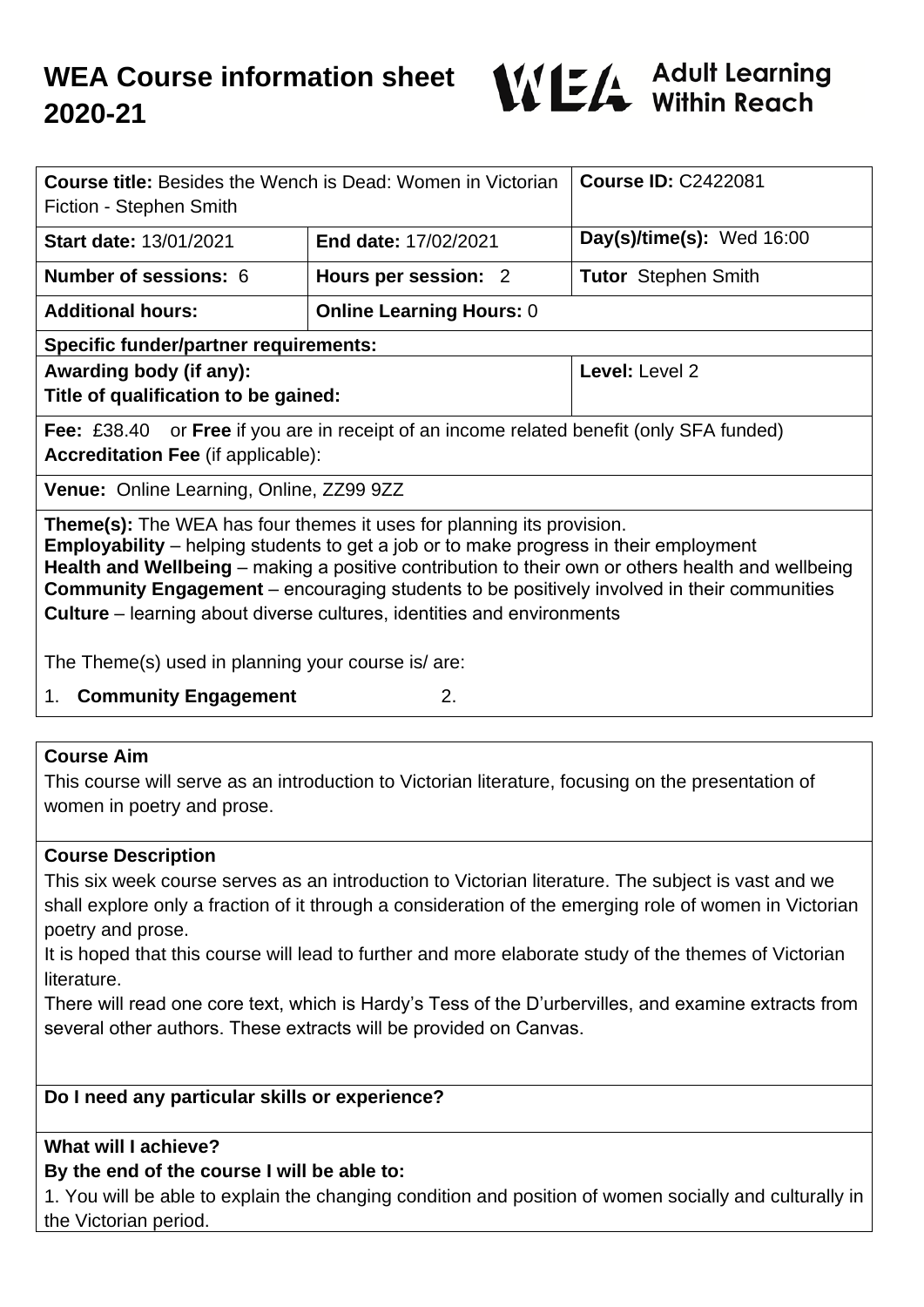2. You will be able to describe how poetry and prose mirrors and anticipates social and cultural change vis-a-vis women.

- 3. You will be capable of discussing fluently the role of sexuality in Victorian fiction.
- 4. You will be able to outline the genre-roles into which women characters were placed.

# **What teaching methods will be used and will there be work outside of the class?**

- The WEA's digital learning platform, Canvas will be used to provide resources or to support lessons, enable assessment, provide learner feedback and for other activities for individuals away from the course. If you want to understand more about our digital learning platform please visit: http://bit.ly/WEAonline

- Most of your learning will take place in your class, but one or two sessions will be online using WEA's digital learning platform, Canvas, working by yourself or engaging with other students. If you want to understand more about our digital learning platform please visit: http://bit.ly/WEAonline

- The WEA tutor will use a range of different teaching and learning methods and encourage you and the group to be actively involved in your learning
- You may be asked to undertake additional work in your own time to support your learning

# **What kind of feedback can I expect from the tutor?**

- You will be able to keep a record of your progress and achievement using photos, audio, text or documents uploaded into the WEA's digital learning platform, WEA Canvas.

- Your tutor will provide written, text and audio feedback recorded in WEA Canvas, WEA's digital learning platform.

- A range of informal activities will be used by the tutor to see what you are learning which may include quizzes, question and answer, small projects and discussion

- You will have opportunities to discuss your progress with your tutor
- You will be encouraged to share your work with the group and discuss your learning
- You will be encouraged to consider other students work and give your opinions and suggestions

# **What else do I need to know? Is there anything I need to bring?**

- What you need: You will need an internet connection, speakers, a microphone and a webcam so that you can use our video learning platform, Zoom. If you'd like to understand more Zoom please visit: http://bit.ly/ZoomSpec

- You will also need access to the internet outside of your sessions. You could do this using a smart phone, tablet, laptop or a desktop computer (at home or through a library etc.).

- You will need a personal email address to join the WEA's digital learning platform, Canvas so that you can receive resources, record your progress and achievement and to work with others and share ideas. If you want to understand more about our digital learning platform please visit: http://bit.ly/WEAonline

- It would be helpful if you had access to the internet (Mobile phone, tablet or computer at home or through a library etc.)

### **Pre-course work, reading and information sources**

- Pre-course reading is required: resources will be made available to you using the WEA's digital learning platform, Canvas: http://bit.ly/WEAonline

- You will have access to course resources and links to wider learning through the WEA's digital learning platform, Canvas: http://bit.ly/WEAonline